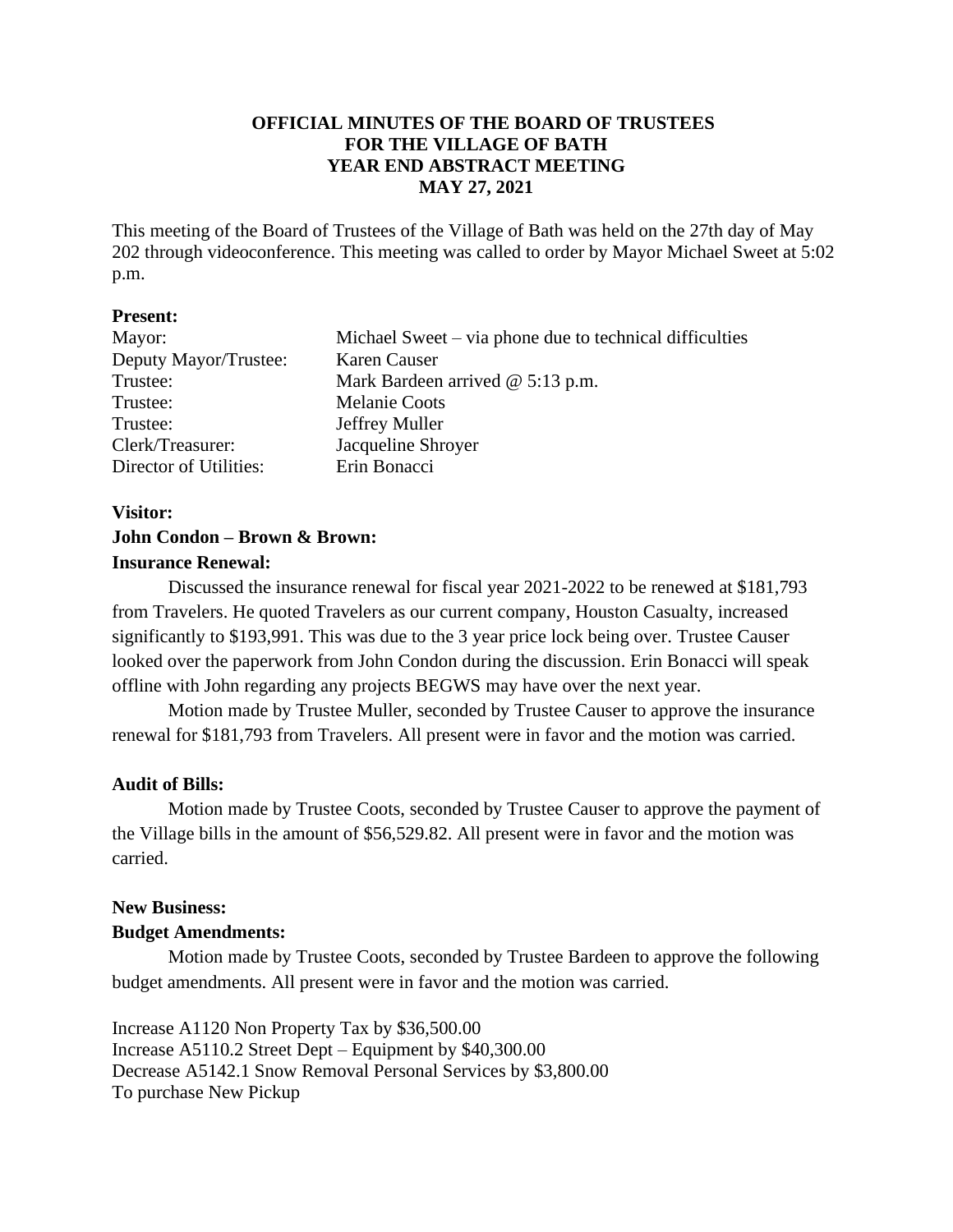Increase A1420.4 Attorney – Contractual by \$1,412.00 Decrease A5142.1 Snow Removal Personal Services by \$1,412.00 To cover costs of legal attorney

Increase A3120.2 Police Dept Equipment - \$47,536.56 Decrease A9060.8 Health Insurance - \$32,536.56 Decrease A5142.1 – Snow Removal Personal - \$15,000.00 To purchase new police vehicle.

Increase A1910.4 Unallocated Insurance by \$8,000.00 Decrease A8160.4 Compost Contractual by \$4,880.00 Decrease A5142.4 Snow Removal Contractual by \$3,120.00 To cover Expenses on Insurance Claim.

Increase A3120.1 Police Department Personal Services by \$206.00 Decrease A3120.11 Police Department Dispatch by \$206.00 To Cover Overage on Personnel Expenses.

Increase A3120.48 Police Department Repairs by \$9,000.00 Decrease A3120.415 Police Dept – Aux Police by \$2,000.00 Decrease A3120.42 Police Dept – Gas & Oil by \$2,089.00 Decrease A3120.45 Police Dept – Phone Service by \$1,800.00 Decrease A1325.4 Clerk Contractual by \$550.00 Decrease A9060.8 Health Insurance by \$2,561.00 To Repair Police Vehicle

Increase A3320.4 Park Activities – Contractual by \$10.85 Decrease A3320.1 Park Activities – Personal Services by \$10.85 To Cover Expenses

#### **Encumbrances:**

Motion made by Trustee Muller, seconded by Trustee Bardeen to approve the following encumbrances. All present were in favor and the motion was carried.

| A3120.2  | 47,536.56 Police Vehicle - Durango    |
|----------|---------------------------------------|
| A5110.2  | 40,300.00 Street Pickup Truck         |
| A5110.2  | 28,400.00 Street Backhoe              |
| A5410.41 | 7,133.46 Sidewalks in Park            |
| A3120.48 | 9,000.00 Police Vehicle Engine Repair |

### **Fire Department Agreement:**